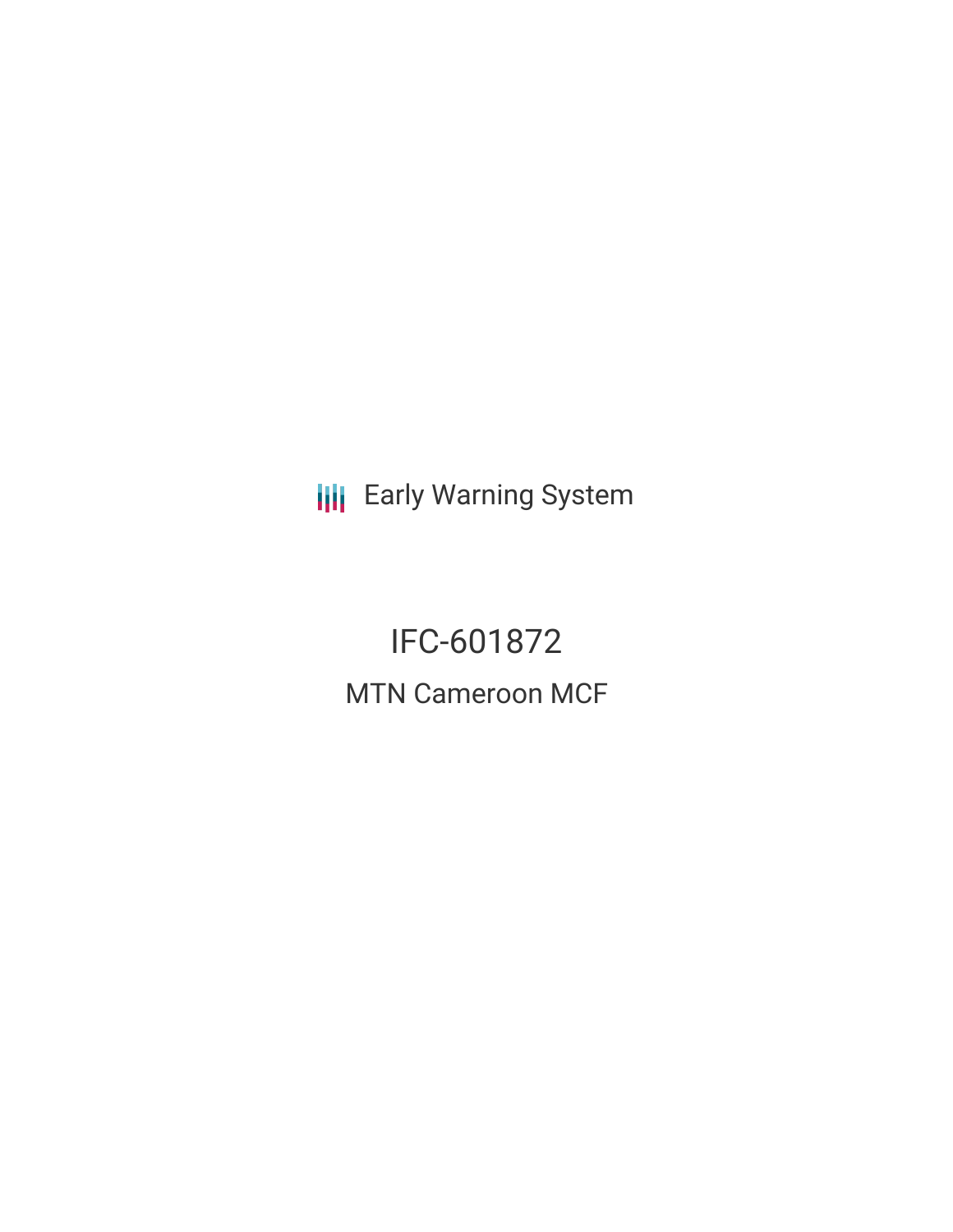

# **Quick Facts**

| <b>Countries</b>              | Cameroon                                |
|-------------------------------|-----------------------------------------|
| <b>Financial Institutions</b> | International Finance Corporation (IFC) |
| <b>Status</b>                 | Active                                  |
| <b>Bank Risk Rating</b>       | U                                       |
| <b>Voting Date</b>            | 2017-02-27                              |
| <b>Borrower</b>               | <b>MTN</b>                              |
| <b>Sectors</b>                | Communications                          |
| <b>Investment Type(s)</b>     | <b>Advisory Services</b>                |
| <b>Project Cost (USD)</b>     | \$1.00 million                          |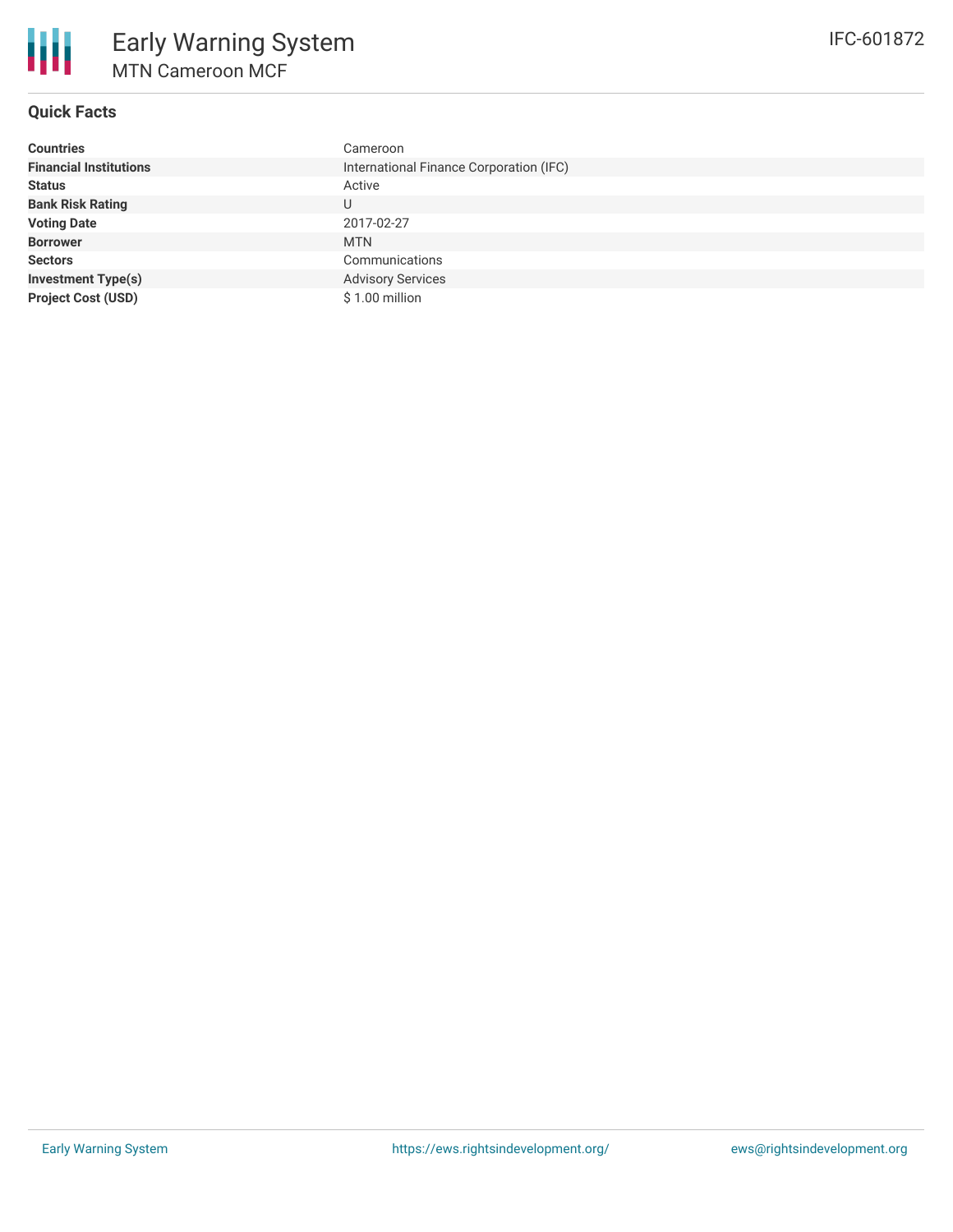

### **Project Description**

The overall objective of this TA program is to improve the performance of MTN Cameroon's mobile money business so that it can provide reliable financial access to the vast swathes of unbanked customers in Cameroon.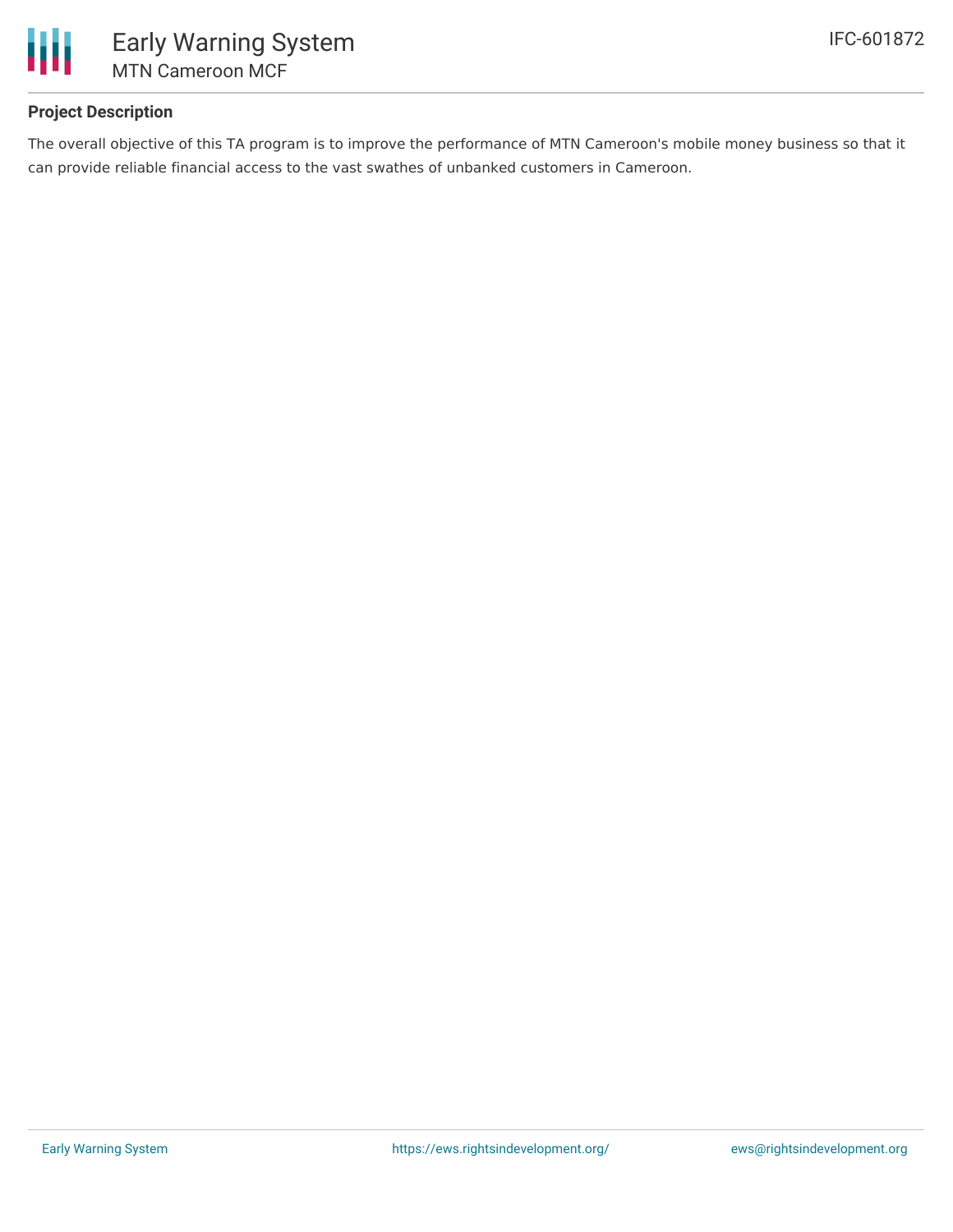### **Investment Description**

• International Finance Corporation (IFC)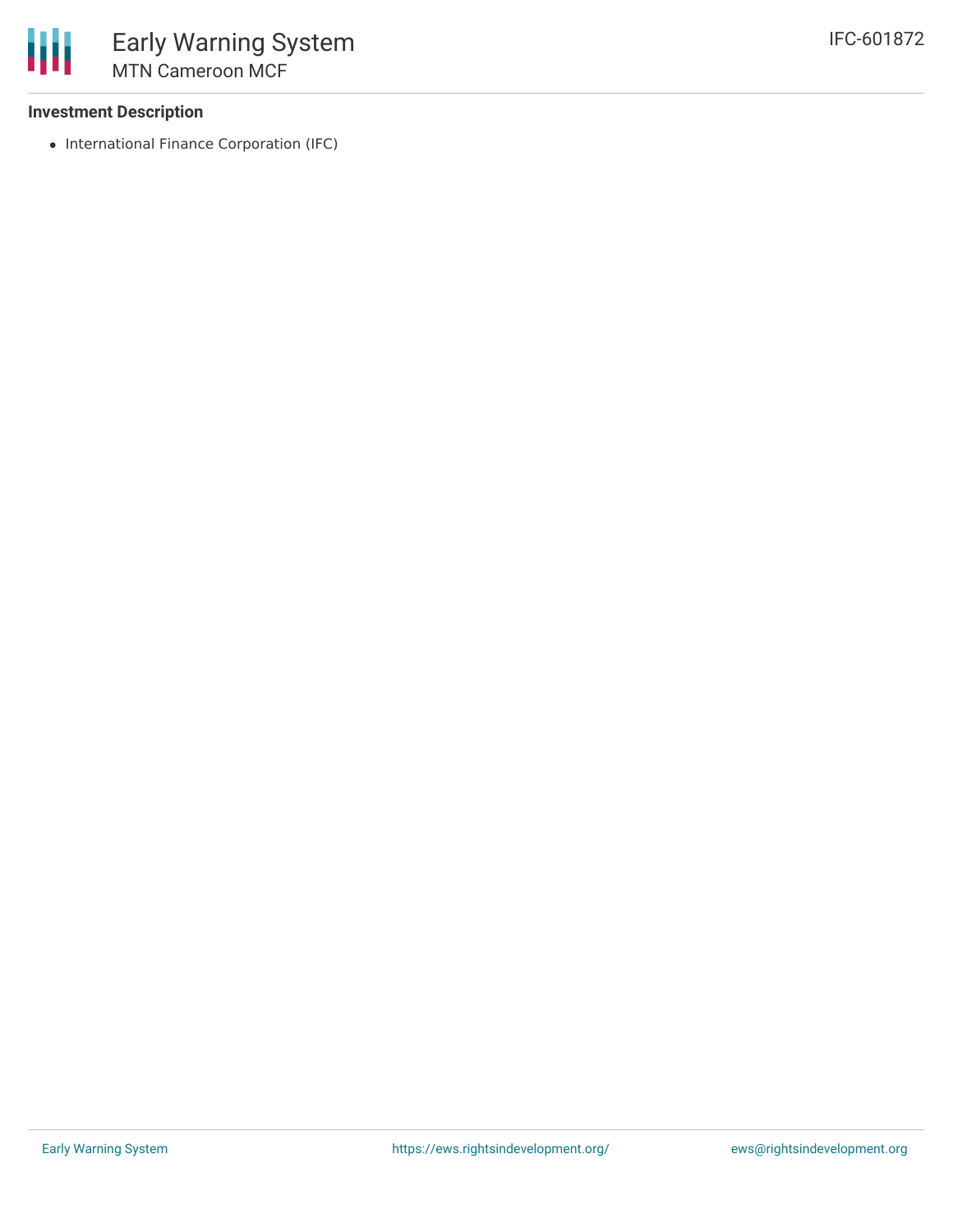# **Contact Information**

No contact information provided at the time of disclosure.

ACCOUNTABILITY MECHANISM OF IFC

The Compliance Advisor Ombudsman (CAO) is the independent complaint mechanism and fact-finding body for people who believe they are likely to be, or have been, adversely affected by an IFC or MIGA- financed project. If you submit a complaint to the CAO, they may assist you in resolving a dispute with the company and/or investigate to assess whether the IFC is following its own policies and procedures for preventing harm to people or the environment. If you want to submit a complaint electronically, you can email the CAO at CAO@worldbankgroup.org. You can learn more about the CAO and how to file a complaint at http://www.cao-ombudsman.org/